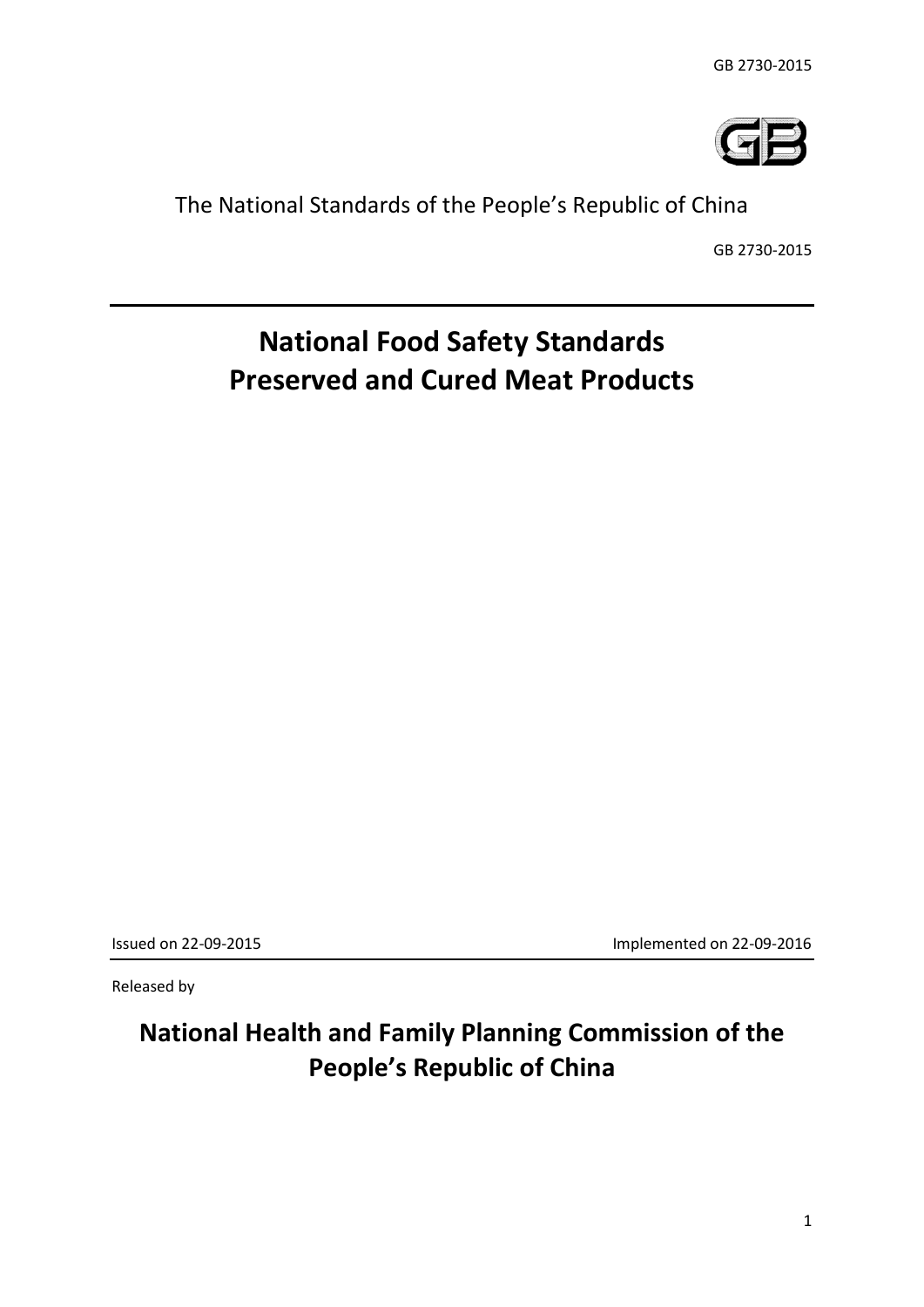# **Preface**

This set of standards replaces GB 2730-2005 *Hygiene Standards for Preserved and Cured Meat*.

The main changes in this set of standards when compared with GB 2730-2005 are as follows:

- The title of this set of standards has been changed to National Food Safety Standards Preserved and Cured Meat Products.
- Terminologies and definitions have been added.
- Physical and chemical indices have been amended.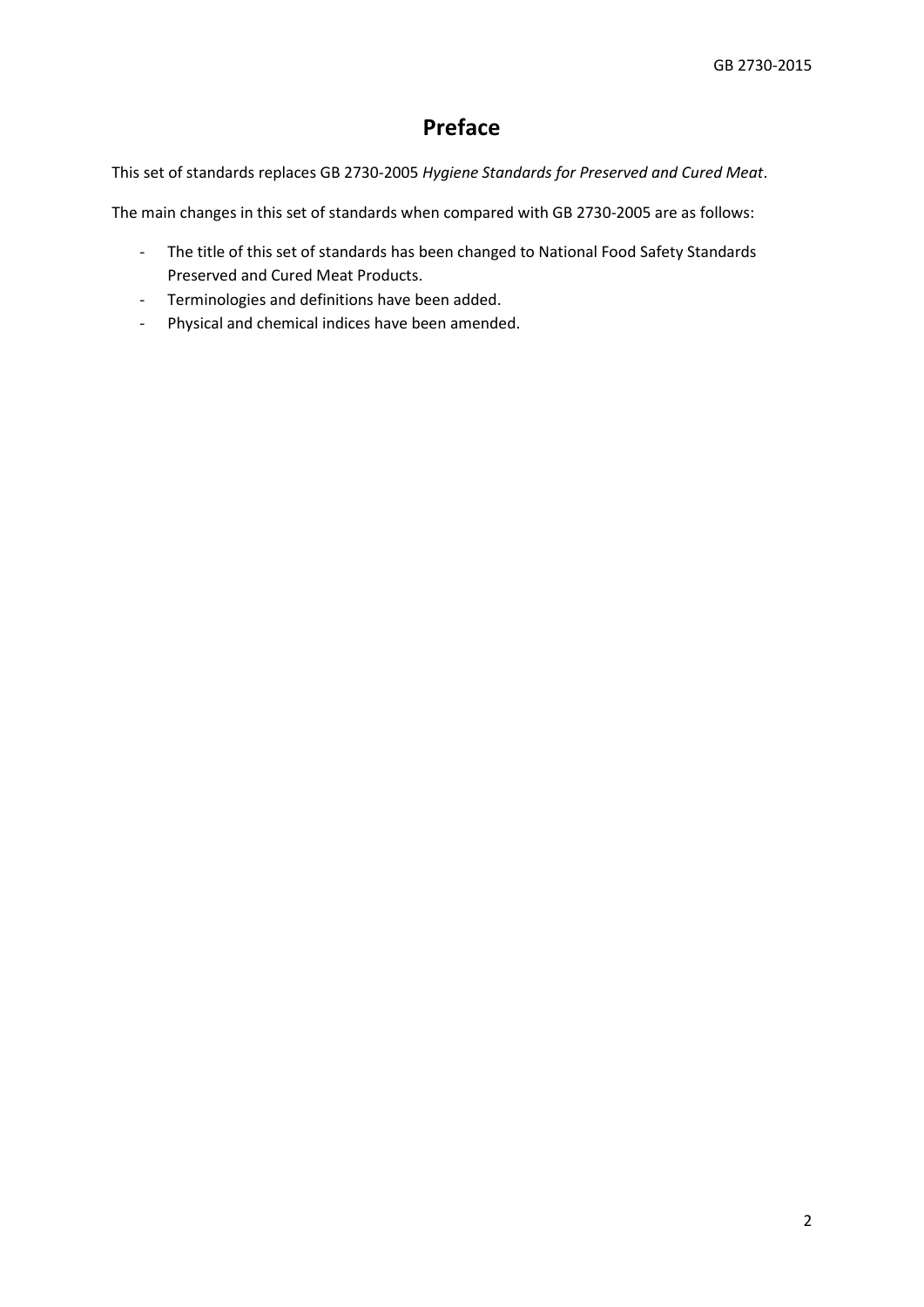# **National Food Safety Standards Preserved and Cured Meat Products**

#### **1 Scope**

This set of standards is applicable to preserved and cured meat products.

#### **2 Terms and definitions**

#### **2.1 Preserved and cured meat products**

Non-instant meat products made using fresh (frozen) meat of livestock and poultry or their edible by-products as the ingredients, with or without auxiliary materials added and by processing with such techniques as preserving and drying (or sun- or air-drying).

#### **2.2 Ham**

Non-instant meat products made using fresh (frozen) pork hind legs as the main ingredient, with other auxiliary materials added and by processing with such techniques as trimming, preserving, washing and desalination as well as air-drying and fermentation, etc.

#### **2.3 Cured meat**

Non-instant meat products made using fresh (frozen) meat of livestock as the main ingredient, with other auxiliary materials added and by processing with such techniques as preserving, drying (or sun- or air-drying) and smoking (or no smoking), etc.

#### **2.4 Salted meat**

Non-instant meat products made using fresh (frozen) meat of livestock as the main ingredient, with other auxiliary materials added and by processing with such techniques as preserving, etc.

## **2.5 Chinese (cured) sausage**

Non-instant meat products made using fresh (frozen) meat of livestock as the ingredient, with other auxiliary materials added and by processing with such techniques as cutting into small pieces (or mincing), blending, preserving, filling (or forming), drying (or sun- or air-drying) as well as smoking (or no smoking), etc.

#### **3 Technical requirements**

#### **3.1 Requirements for ingredients**

Ingredients should conform to the corresponding food standards and the relevant stipulations.